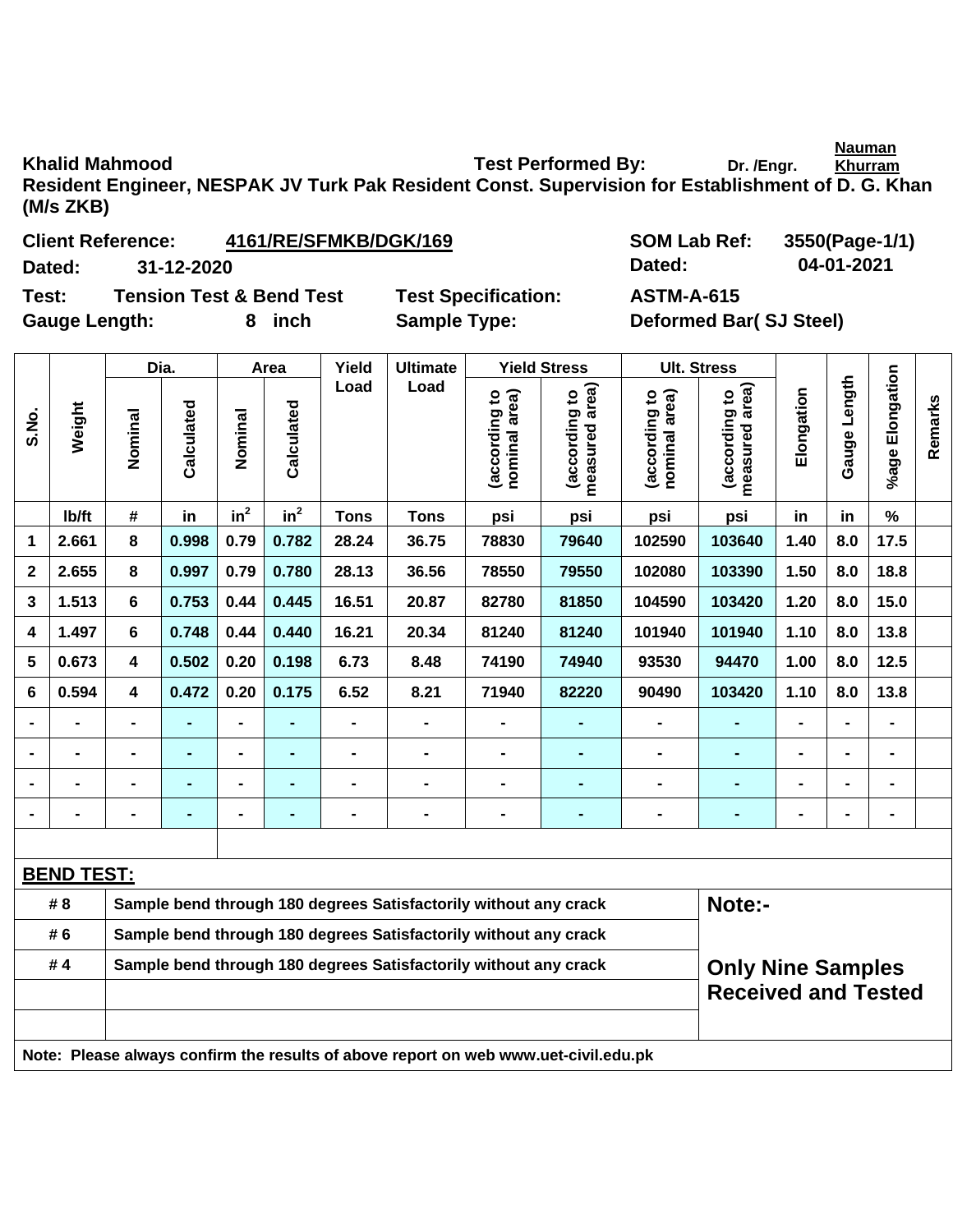**Muhammad Rabi Yousaf Chughtai Chughtai Chughtai Chughtai Chughtai Chughtai Chughtai Chughtai Chughtai Chughtai Chughtai Chughtai Chughtai Chughtai Chughtai Chughtai Chughtai Chughtai Chughtai Chughtai Chughtai Chughtai Chughtai Chughtai Chugh Lt Commander PN, GE (Navy) Lahore** 

**M. Irfan Ul Hassan**

| <b>SOM Lab</b> | 355 |
|----------------|-----|
| Ref:           |     |

**3553(Page-1/1)** 

**Client Reference: 6021/153/35/E-6 Dated: 18-12-2020 Dated: 04-01-2021 Test: Tension Test & Bend Test Test Specification: ASTM-A-615 Guage Length: 8 inch Sample Type: Deformed Bar** 

|                                                                                     |                   |                                                                  | Dia.<br>Area   |                |                 | Yield          | <b>Ultimate</b>                                                  |                               | <b>Yield Stress</b>             |                                | <b>Ult. Stress</b>              |                |                   |                 |         |
|-------------------------------------------------------------------------------------|-------------------|------------------------------------------------------------------|----------------|----------------|-----------------|----------------|------------------------------------------------------------------|-------------------------------|---------------------------------|--------------------------------|---------------------------------|----------------|-------------------|-----------------|---------|
| S.No.                                                                               | Weight            | Nominal                                                          | Calculated     | Nominal        | Calculated      | Load           | Load                                                             | nominal area)<br>according to | measured area)<br>(according to | nominal area)<br>(according to | measured area)<br>(according to | Elongation     | Length<br>Gauge I | %age Elongation | Remarks |
|                                                                                     | lb/ft             | #                                                                | in             | $in^2$         | in <sup>2</sup> | <b>Tons</b>    | <b>Tons</b>                                                      | psi                           | psi                             | psi                            | psi                             | in             | in                | $\%$            |         |
| 1                                                                                   | 1.504             | 6                                                                | 0.750          | 0.44           | 0.442           | 15.49          | 19.24                                                            | 77670                         | 77310                           | 96420                          | 95980                           | 1.10           | 8.0               | 13.8            |         |
| $\mathbf{2}$                                                                        | 1.494             | 6                                                                | 0.748          | 0.44           | 0.439           | 15.80          | 19.67                                                            | 79200                         | 79380                           | 98610                          | 98840                           | 1.20           | 8.0               | 15.0            |         |
| 3                                                                                   | 1.033             | 5                                                                | 0.622          | 0.31           | 0.304           | 10.81          | 13.32                                                            | 76880                         | 78390                           | 94790                          | 96660                           | 1.10           | 8.0               | 13.8            |         |
| 4                                                                                   | 1.043             | 5                                                                | 0.625          | 0.31           | 0.307           | 10.91          | 13.25                                                            | 77600                         | 78360                           | 94280                          | 95200                           | 1.20           | 8.0               | 15.0            |         |
| 5                                                                                   | 0.664             | 4                                                                | 0.498          | 0.20           | 0.195           | 5.22           | 11.34                                                            | 57560                         | 59030                           | 125000                         | 128200                          | 1.90           | 8.0               | 23.8            |         |
| 6                                                                                   | 0.667             | 4                                                                | 0.500          | 0.20           | 0.196           | 5.15           | 7.56                                                             | 56770                         | 57930                           | 83410                          | 85110                           | 1.40           | 8.0               | 17.5            |         |
|                                                                                     |                   |                                                                  |                |                |                 |                |                                                                  |                               |                                 |                                |                                 |                |                   | $\blacksquare$  |         |
|                                                                                     | $\blacksquare$    | $\blacksquare$                                                   | $\blacksquare$ | $\blacksquare$ | -               | -              | $\blacksquare$                                                   | -                             | ÷,                              | ۰                              | $\blacksquare$                  | -              | $\blacksquare$    | $\blacksquare$  |         |
|                                                                                     |                   | -                                                                | ٠              | $\blacksquare$ | -               | $\blacksquare$ | -                                                                | -                             | ٠                               | ۰                              | ٠                               | $\blacksquare$ | $\blacksquare$    | $\blacksquare$  |         |
|                                                                                     | $\blacksquare$    | $\blacksquare$                                                   | ٠              | $\blacksquare$ | -               | $\blacksquare$ | $\blacksquare$                                                   | $\blacksquare$                | ۰                               | ۰                              | ٠                               | $\blacksquare$ |                   | $\blacksquare$  |         |
|                                                                                     |                   |                                                                  |                |                |                 |                |                                                                  |                               |                                 |                                |                                 |                |                   |                 |         |
|                                                                                     | <b>BEND TEST:</b> |                                                                  |                |                |                 |                |                                                                  |                               |                                 |                                |                                 |                |                   |                 |         |
|                                                                                     | # 6               |                                                                  |                |                |                 |                | Sample bend through 180 degrees Satisfactorily without any crack |                               |                                 |                                | Note:-                          |                |                   |                 |         |
|                                                                                     | # 5               | Sample bend through 180 degrees Satisfactorily without any crack |                |                |                 |                |                                                                  |                               |                                 |                                |                                 |                |                   |                 |         |
| Sample bend through 180 degrees Satisfactorily without any crack<br>#4              |                   |                                                                  |                |                |                 |                |                                                                  |                               |                                 | <b>Only Nine Samples</b>       |                                 |                |                   |                 |         |
|                                                                                     |                   |                                                                  |                |                |                 |                |                                                                  |                               |                                 |                                | <b>Received and Tested</b>      |                |                   |                 |         |
|                                                                                     |                   |                                                                  |                |                |                 |                |                                                                  |                               |                                 |                                |                                 |                |                   |                 |         |
| Note: Please always confirm the results of above report on web www.uet-civil.edu.pk |                   |                                                                  |                |                |                 |                |                                                                  |                               |                                 |                                |                                 |                |                   |                 |         |